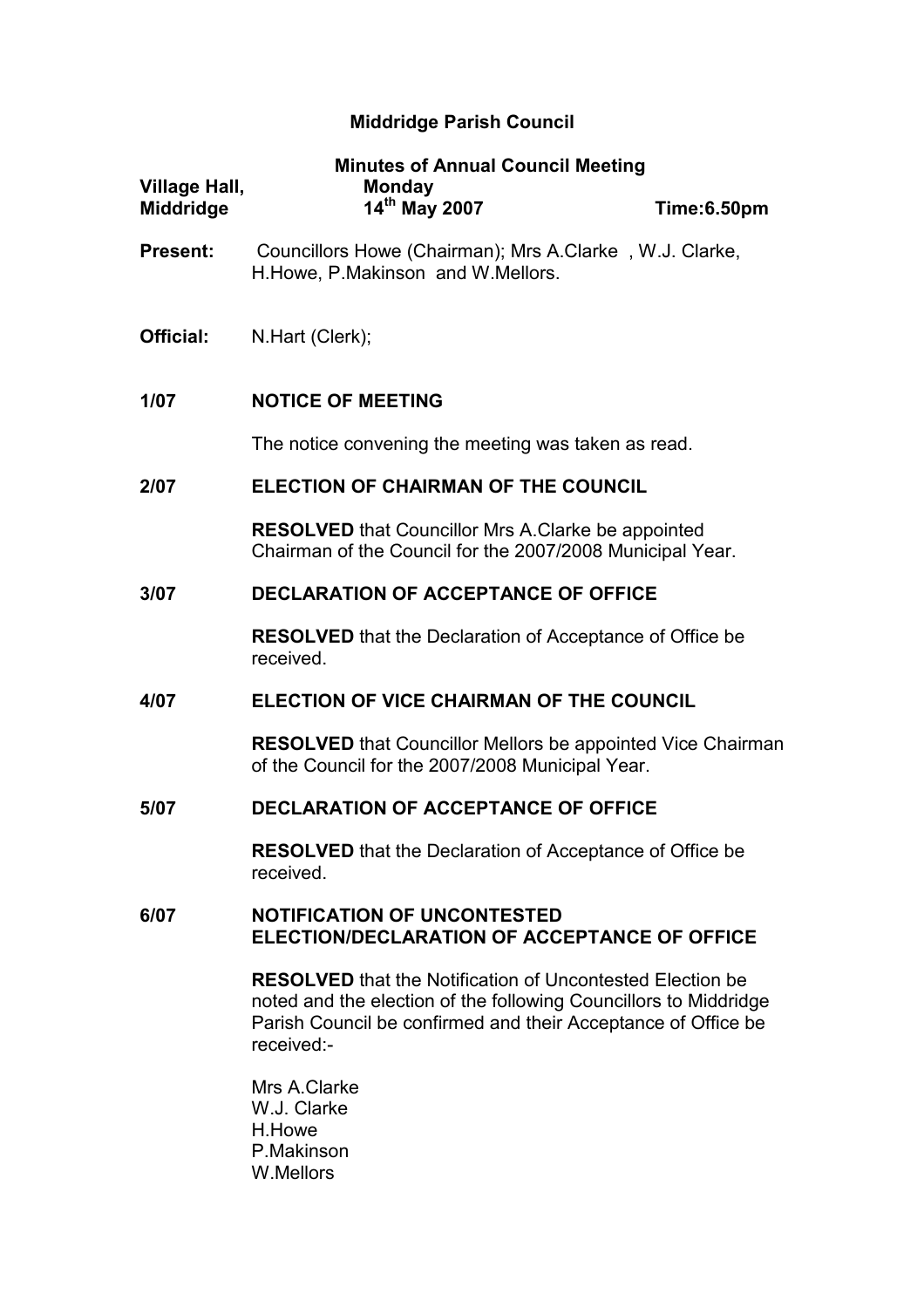## 7/07 MINUTES

i) The Minutes of the meeting held on  $5<sup>th</sup>$  March 2007 were signed by the Chairman as a correct record.

## 8/07 MATTERS ARISING FROM MINUTES

## i) Parish Paths-Map/Notice Board (Minute 57/06 refers)

 Consideration was given as to whether there would any benefit gained in pursuing with DCC a grant towards producing promotional literature for the Parish's public footpaths. It was suggested that a more permanent, and more cost effective promotion of the footpaths would be to include a map of the footpaths on the Middridge Residents Association website; thereby allowing any persons interested in following the footpaths to print their own map.

 It was suggested that DCC be contacted with the request that their permission be sought to include reference to the footpaths within the Residents Association website.

## ii ) Condition of Bus Shelters (Minute 57/06 refers)

Details of the report received from Brewis Glazing regarding the estimated cost of carrying out interim repairs and future maintenance for the two bus shelters in the Parish were received. This followed a previous similar report from the Parish's existing contractor (JWS) some twelve months or more previously.

In considering the extent of what repairs were required to be undertaken to the shelters it was suggested that JWS be invited to once again inspect the shelters to provide up to date costings, including in particular the replacement of the fascia on the stone shelter. At the same time, contact be made with Chilton Parish Council and DCC regards recent works they had undertaken to replace their bus shelters; and DCC be again contacted regarding what support they would offer to the Parish should it wish to replace its bus shelters, rather than carry out short term repairs.

## 9/07 ACCOUNTS FOR PAYMENT

Members considered a schedule of Accounts for Payment.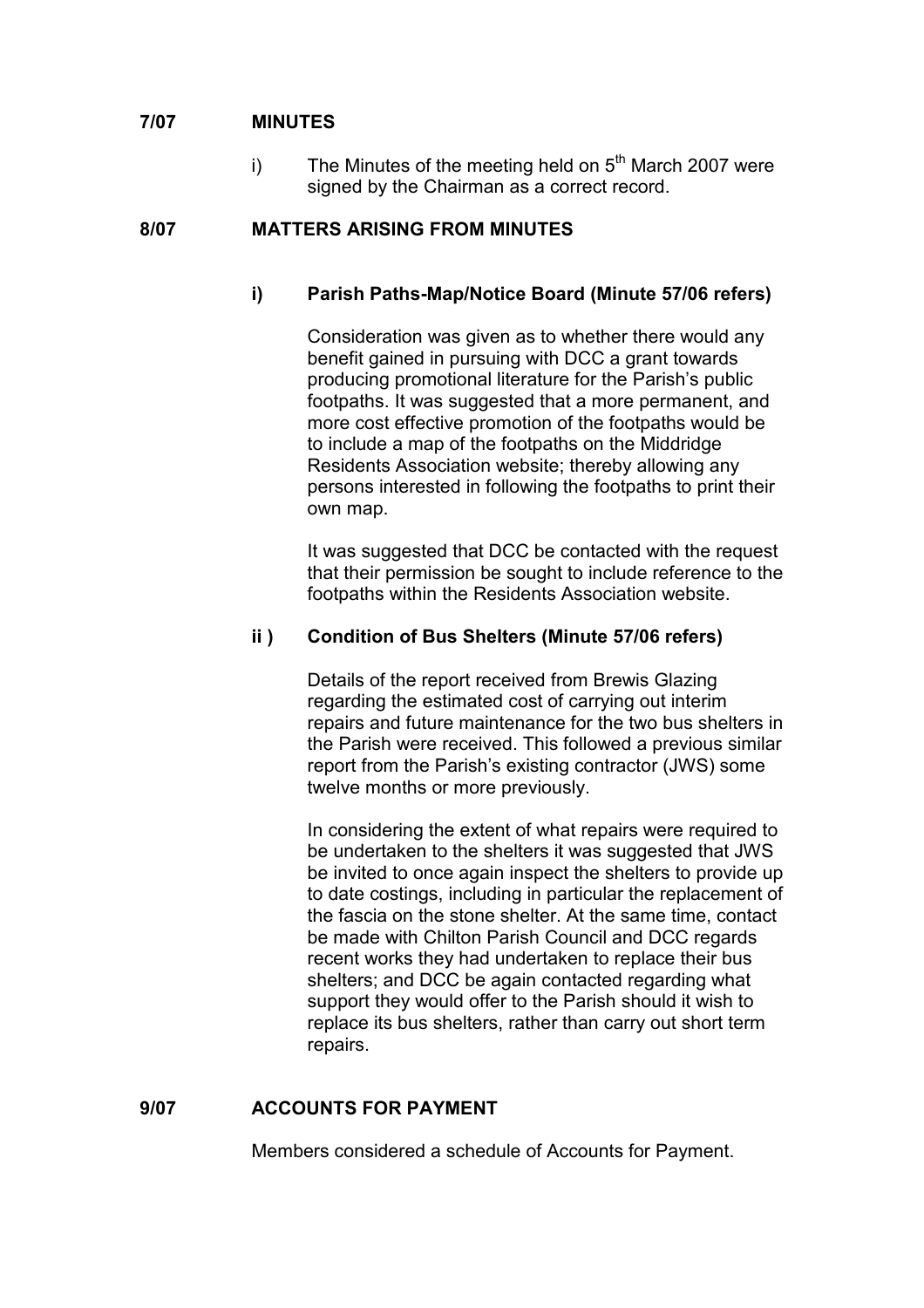RESOLVED that the following accounts be approved for payment:-

| Durham Assoc of Local Councils | Subscription-LGC               | £45.03  |
|--------------------------------|--------------------------------|---------|
| Zurich Insurance               | Local Council Policy           | £522.57 |
| Zurich Insurance               | Engineering Inspection £293.75 |         |
| N.Hart                         | Salarv                         | £166.67 |
| N.Hart                         | Postage                        | £4.20   |

## 10/07 ACCOUNTS FOR THE YEAR ENDED 31<sup>ST</sup> MARCH 2007

Consideration was given to the interim accounts for the period ended 31<sup>st</sup> March 2007. It was proposed that the accounts be subject to internal audit by the auditor Mr C.Gray; and be then presented to the next meeting of the Parish Council for approval, along with details of the Council's Annual Return to be submitted to the external auditor by the  $13<sup>th</sup>$  July 2007.

RESOLVED that the accounts be subject to internal audit by the auditor Mr C.Gray prior to being presented to the next meeting of the Parish Council for approval, along with details of the Council's Annual Return to be submitted to the external auditor by the  $13<sup>th</sup>$  July 2007.

## 11/07 GROUNDS MAINTENANCE & GENERAL REPAIRS

i) Parish Paths Partnership 2007/2008

 It was noted that the Parish Council's application to participate in the Parish Paths Scheme for 2007/8 had been approved by DCC and the Parish Council's preferred contractor had been advised and instructed to commence the works.

RESOLVED that the report be noted.

ii) Bus Shelters

It was noted that the introduction of 'No Smoking' regulations from 1<sup>st</sup> July 2007 could have implications regards the displaying of appropriate notices in the parish's bus shelters. It was requested that the Clerk make appropriate enquiries with smokefree England regarding the Parish's obligations in this regard/

RESOLVED that the report be noted.

iii) Bridge, Heighington Boundary/Footpaths Condition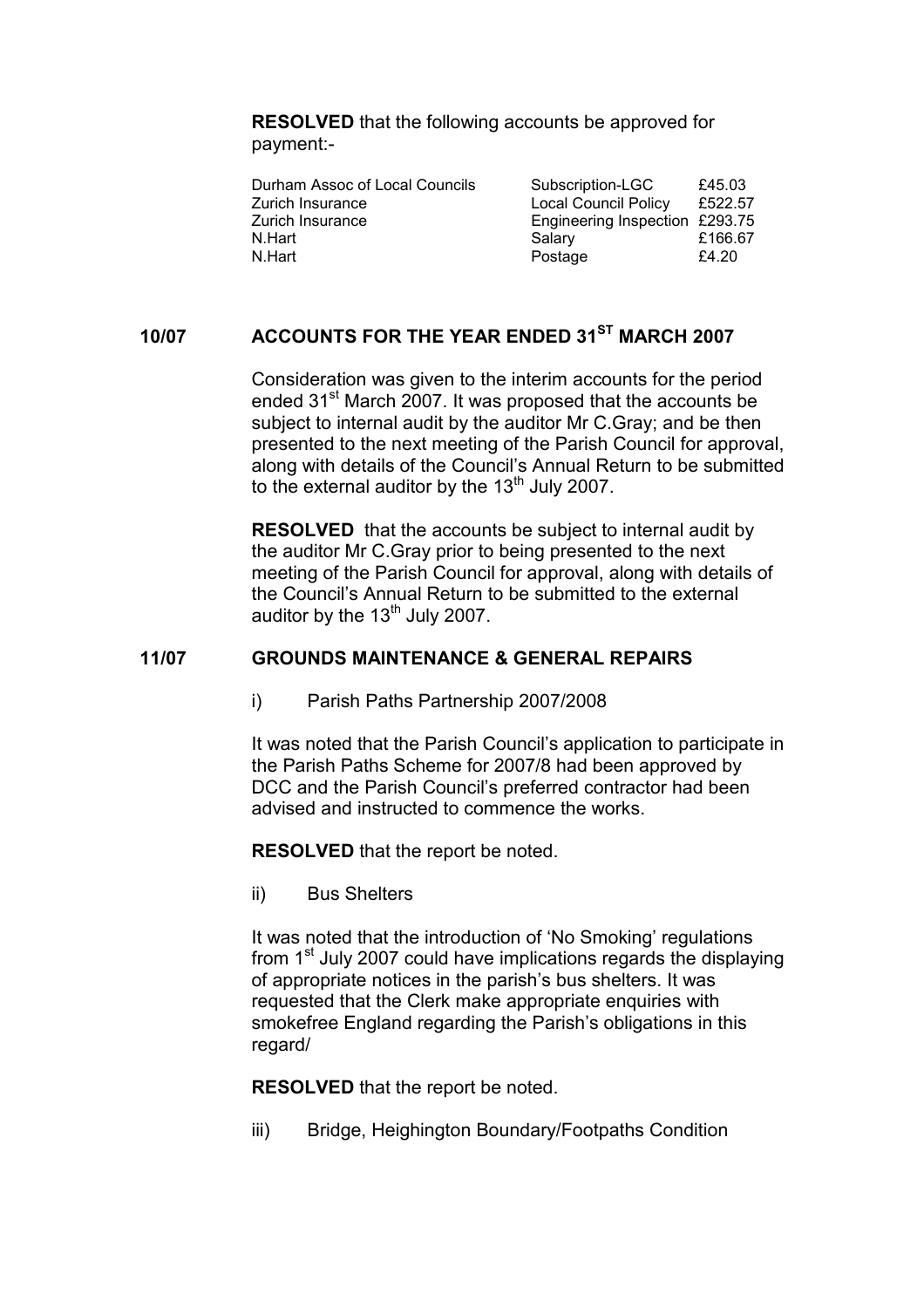Councillor Mrs Clarke advised that she had reported the condition of the above bridge to the relevant authorities; as it was in a poor condition. Similarly, some footpaths within the Darlington boundary; and those towards Eldon, had also been identified as being in a poor condition/badly marked, and DCC had been informed and a reply was awaited.

RESOLVED that the report be noted.

#### 12/07 ADOPTION OF THE REVISED MODEL CODE OF CONDUCT FOR MEMBERS

Consideration was given to the adoption of the new Revised Model Code of Conduct for Members as produced by the Government Department for Communities and Local Government.

The main changes to the Code included:-

- clarification to make the language gender neutral;
- amendments to prejudicial interests so that a member only has such an interest where his interest is greater than the majority of the people in the ward affected; rather merely greater than the interest of other people in the Council's area;
- allowing members with a prejudicial interest to speak at Council meetings providing this is solely to allow them to make representations, answer questions or give evidence; but not to vote;
- applying the Code to Members conduct in their private capacity where such conduct has resulted in a criminal conviction.

RESOLVED that the Parish Council adopts the Revised Code of Conduct un-amended and its 10 General Principles of conduct.

#### 13/07 NOTIFICATION OF FINANCIAL AND OTHER INTERESTS/RECEIPT OF GIFTS OR HOSPITALITY

Members were invited to complete the necessary documentation regarding their notification of Financial and other Interests; along with any notification of any gifts or hospitality received.

RESOLVED that the Declarations be received and be forwarded to the Borough Council's Monitoring Officer.

#### 14/07 CHILDREN'S PLAY AREA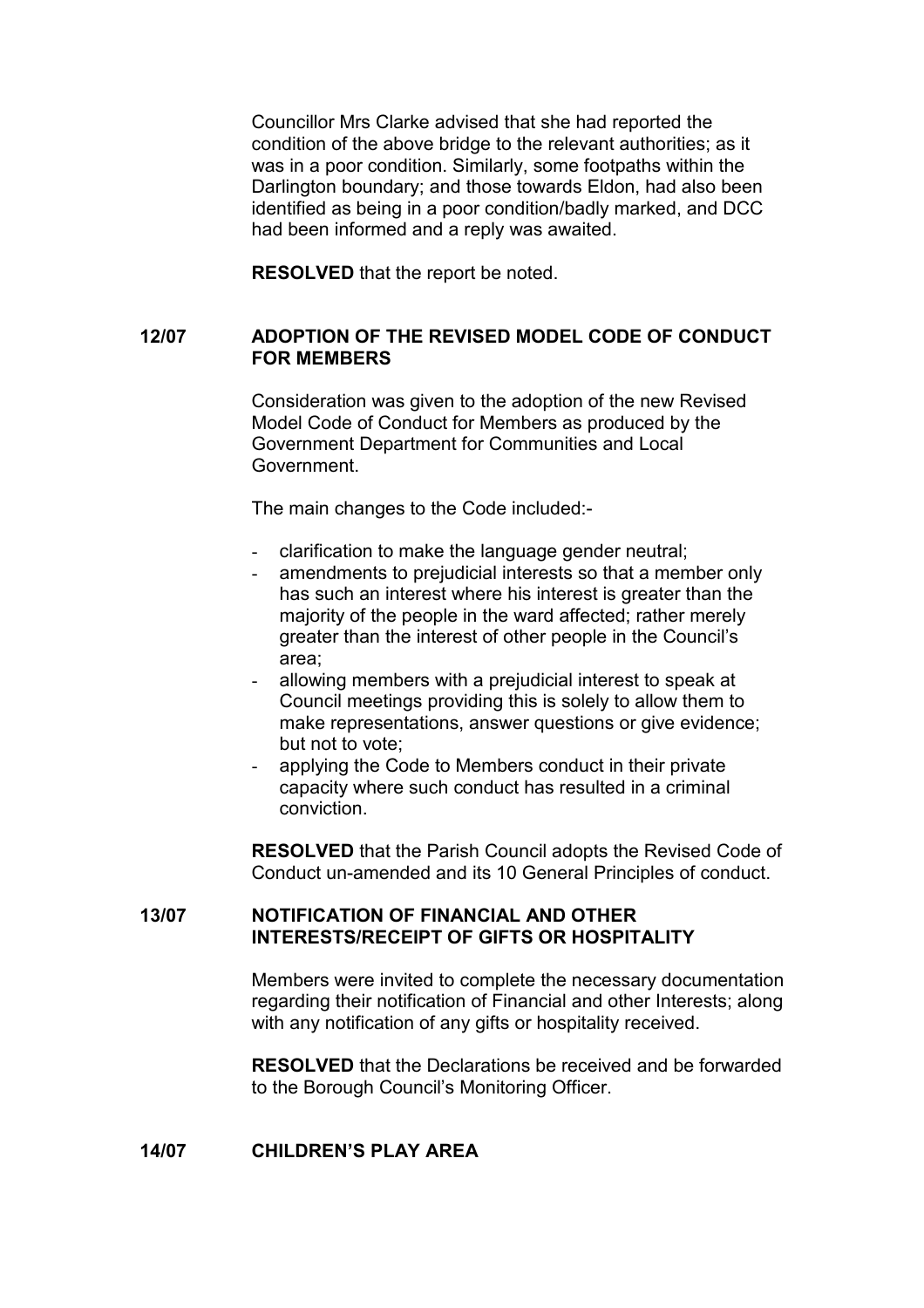Councillor Mrs Clarke reported that the Parish Council had been successful in its application for Lottery Funding to the sum of £4,618 as a contribution towards the overall £30k cost of redeveloping the children's play area in association with the Borough Council. Once credited to the Parish's Community Account, it was suggested the funds be transferred to the higher interest rate Base Rate Tracker Account, while confirmation of a contract start date was awaited from the Borough Council.

RESOLVED that the report be noted.

## 15/07 GENERAL CORRESPONDENCE

(i) DCC Unitary Local Government Stakeholder Consultation

Views on the above consultation were required by the 22<sup>nd</sup> June 2007. Members noted that they considered the proposed DCC new Unitary Council for Durham as being too remote and unlikely to encourage neighbourhood engagement.

(ii) SBC Proposals for Future Unitary Structures

Members were invited to respond to questions posed by Sedgefield Borough Council (SBC) on the decision of the Government to consult on only one option for a single Unitary Council for Durham, as proposed by DCC. Members views on the issues, including the concerns expressed regarding the possible remoteness of a larger Unitary Authority, were noted and would be forwarded to SBC.

## 16/07 REQUEST FOR FINANCIAL ASSISTANCE

consideration was given to a request from the Village Residents Association for a donation towards the cost of a raffle prize for the Village Summer Fete; together with a request to use the Village Green on the day of the Fete.

RESOLVED that permission be granted for the use of the Village Green on the day of the Fete; and a donation of £30 be provided towards the cost of a raffle prize.

## 17/07 CAR PARKING PROBLEMS, MIDDRIDGE

No further problems had been reported regarding problems experienced in the recent past as regards inappropriate car parking.

RESOLVED that the report be noted.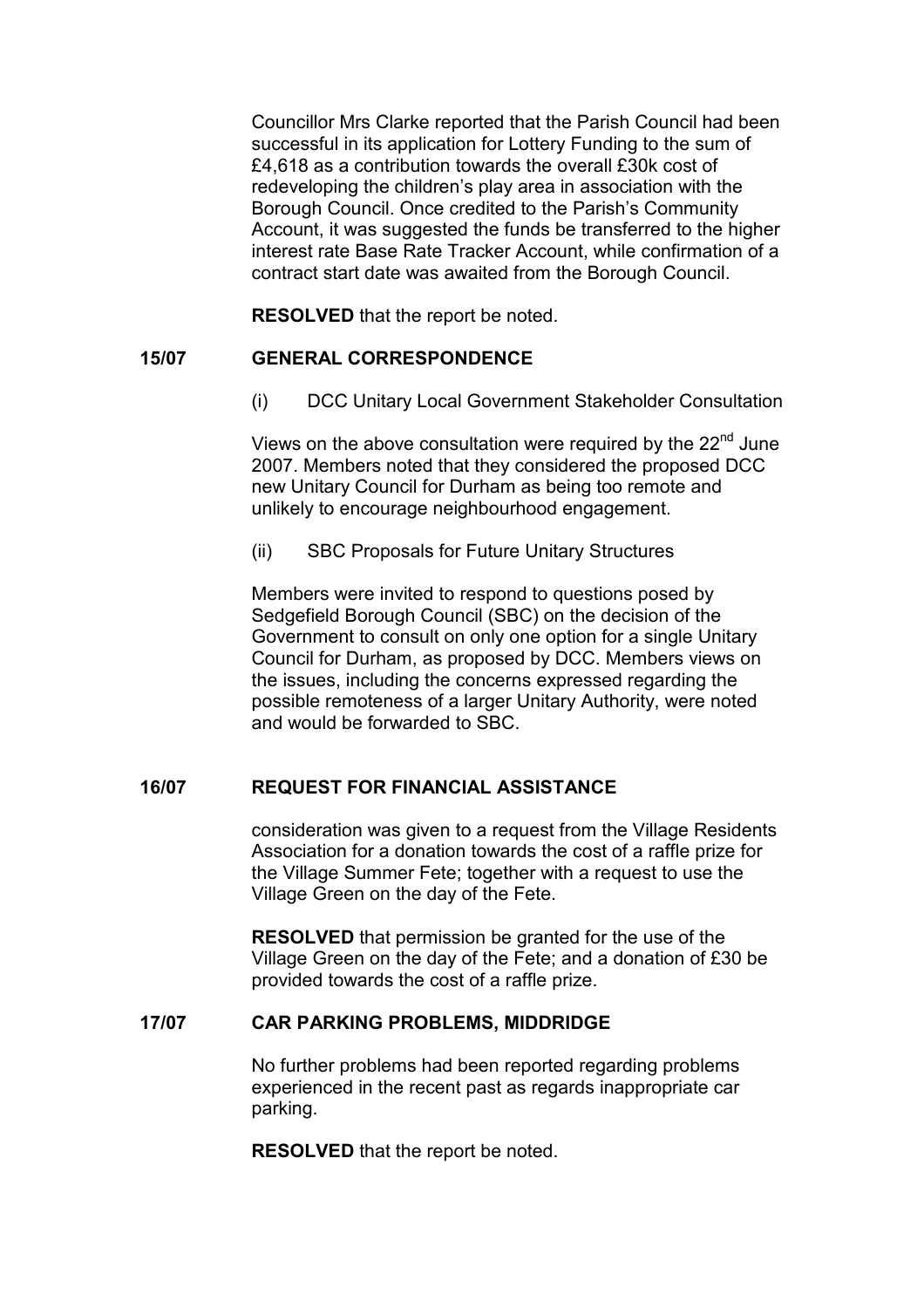#### 18/07 PARISH CLERK SALARY 2007/8

Consideration was given to a review of the Parish Clerk's salary.

RESOLVED that the Parish Clerk's salary be increased by £50 to £1,050 per annum.

#### 19/07 ADDITIONAL ITEMS

(i) Planning Applications:-

Erection of Buildings, inc Hay Store & Stables, Rear of 11-16 Middridge Farms

It was noted that members had determined that they had no objections to the proposed development on the condition that traffic implications, including the speed limit concerns expressed many times by the Parish Council as regards the C35 stretch of road, be considered by the Borough Council. Such concerns had similarly been made by DCC regarding vehicles entrance/egress on to the C35 road; and it was suggested that their very own concerns reflected those of this Parish made to them in the past regarding vehicles using excessive speed on this section of road; and that they should be advised of this fact.

Retrospective Planning Application for Removal of Ash Deposits-Simpasture Junction, Newton Aycliffe

No comments on application.

Development at Spout Lane

Consideration was given as to when development on the above site was due to commence; developers having now erected signs to advertise the forthcoming development and the local press having reported that work was to commence following the developers acquisition of land from Theakston Estates. It was also reported that 9 hectares of land had been released to North East Community Projects for the creation of community land. Members expressed concern as to the extent of this particular proposal and questioned how management and maintenance of the public park land would be carried out.

The Clerk reported that SBC had advised that the application site had only presently been approved for outline development; and that no formal application for the detail of the proposed development had yet been received. Some survey work and peripheral tree planting had however been carried out, making an imminent application likely. SBC's Chief Planning Officer had